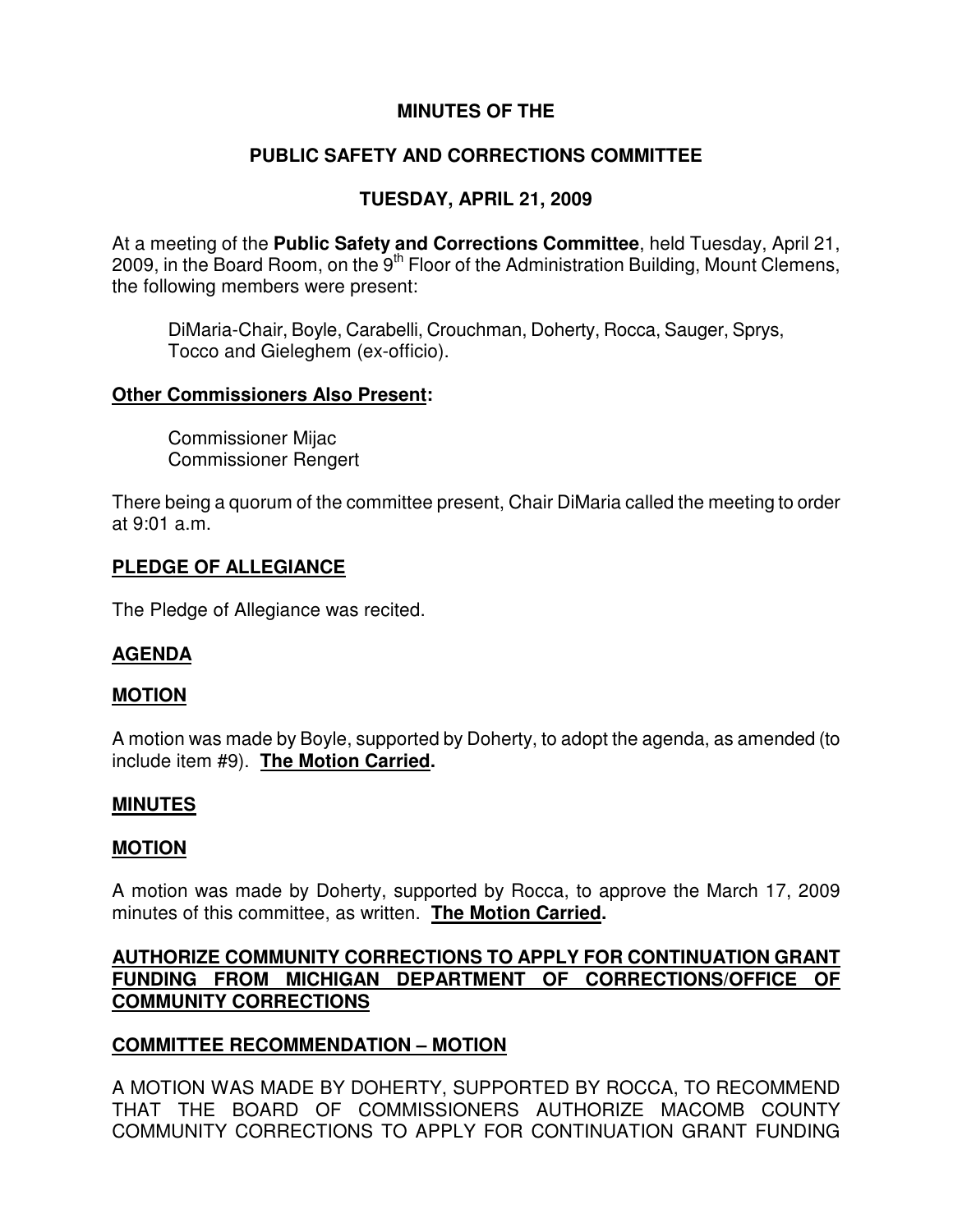FROM THE MICHIGAN DEPARTMENT OF CORRECTIONS/OFFICE OF COMMUNITY CORRECTIONS TO MAINTAIN STAFF AND PROGRAM OPERATIONS FOR FY 2010. THE GRANT REQUEST IS \$1,714,000. THE ANNUAL GRANT FROM THE MICHIGAN DEPARTMENT OF CORRECTIONS/OFFICE OF COMMUNITY CORRECTIONS IS ENTIRELY STATE-FUNDED AND REQUIRES NO LOCAL MATCH FUNDS. **THE MOTION CARRIED.** 

## **REQUEST FROM SHERIFF'S OFFICE TO APPROVE RENEWAL OF MACOMB AUTO THEFT SQUAD GRANT FOR 2010**

### **MOTION**

A motion was made by Sauger, supported by Doherty, to concur in the request of the Macomb County Sheriff's Office and approve the renewal of the Macomb Auto Theft Squad Grant for 2010, requiring a county match of \$303,681. **Forward to the Budget Committee.** 

The following commissioner spoke: Doherty.

Chair DiMaria called for a vote on the motion and **The Motion Carried.** 

## **APPROVE REQUEST FOR PROPOSALS FOR SHERIFF'S CIVIL SERVICE DIVISION**

### **COMMITTEE RECOMMENDATION – MOTION**

A MOTION WAS MADE BY ROCCA, SUPPORTED BY SAUGER, TO RECOMMEND THAT THE BOARD OF COMMISSIONERS APPROVE REQUEST FOR PROPOSALS FOR THE SHERIFF'S CIVIL SERVICE DIVISION.

The following commissioners spoke: Doherty and DiMaria.

Chair DiMaria called for a vote on the motion and **THE MOTION CARRIED.** 

### **REQUEST FROM PROSECUTOR'S OFFICE TO APPROVE RENEWAL OF MACOMB AUTO THEFT SQUAD GRANT FOR 2009/2010**

### **MOTION**

A motion was made by Doherty, supported by Sauger, to concur in the request of the Prosecutor's Office and approve the renewal of the Macomb Auto Theft Squad Grant for 2009/2010; requiring a county match of \$73,543. **Forward to the Budget Committee.** 

The following commissioner spoke: Doherty.

Chair DiMaria called for a vote on the motion and **The Motion Carried.**